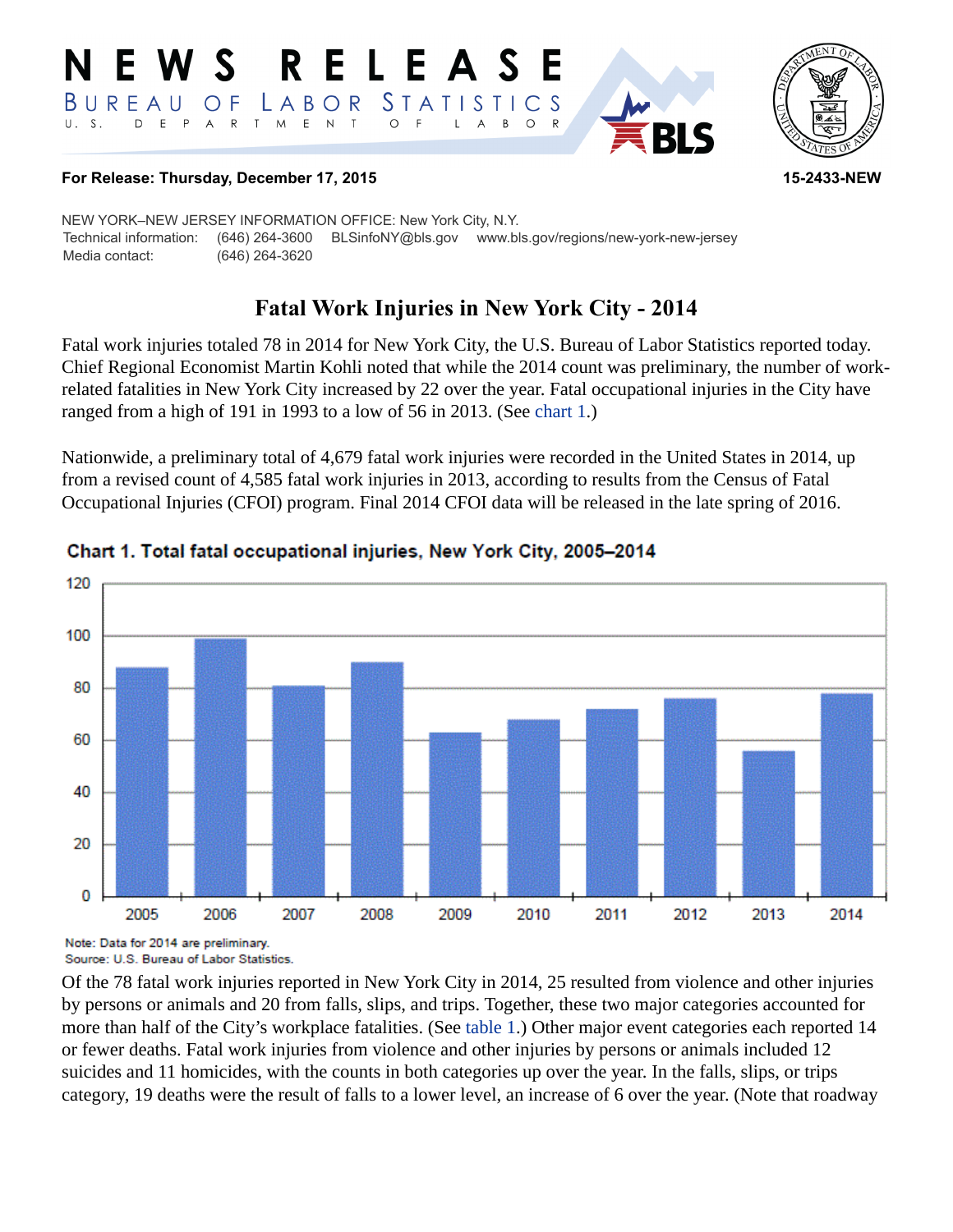incident counts presented in this release are expected to rise when updated 2014 data are released in the late spring of 2016 because key source documentation detailing specific transportation-related incidents has not yet been received.)

In the United States, transportation incidents were the most frequent fatal workplace event in 2014, accounting for 40 percent of fatal work injuries. New York City's share of on-the-job fatalities due to this event was 18 percent. (See [chart 2](#page-1-0).) Falls, slips and trips were the second most frequent type of event nationally, with 17 percent of work-related fatalities; the share in New York City was 26 percent. Violence and other injuries by persons or animals (16 percent) and contact with objects and equipment (15 percent) were the third and fourth most frequent events in the nation. In the City, violence and other injuries by persons or animals accounted for 32 percent of work fatalities and contact with objects and equipment accounted for 10 percent.



<span id="page-1-0"></span>Chart 2. Fatal occupational injuries by selected event, New York City and the United States, 2014

Additional highlights:

- The construction industry had the highest fatality count with 22. Falls, slips, and trips accounted for 14 of these deaths.
- Construction and extraction occupations had the highest number of fatal work injuries with 20, an increase of 9 over the year (See table 3.) The majority of these fatalities occurred to construction trades workers (15). Workers in transportation and material moving occupations had the next highest fatality count at 19, unchanged from the prior year.
- In New York City, 41 percent of those who died from a workplace injury were of Hispanic or Latino origin. Nationwide, this group accounted for 17 percent of work-related deaths. (See table 4.)
- Workers 25-54 years old—the prime working age group—accounted for 42, or 54 percent, of the City's work-related fatalities in 2014. Nationally, workers in this group accounted for 58 percent of on-the-job fatalities.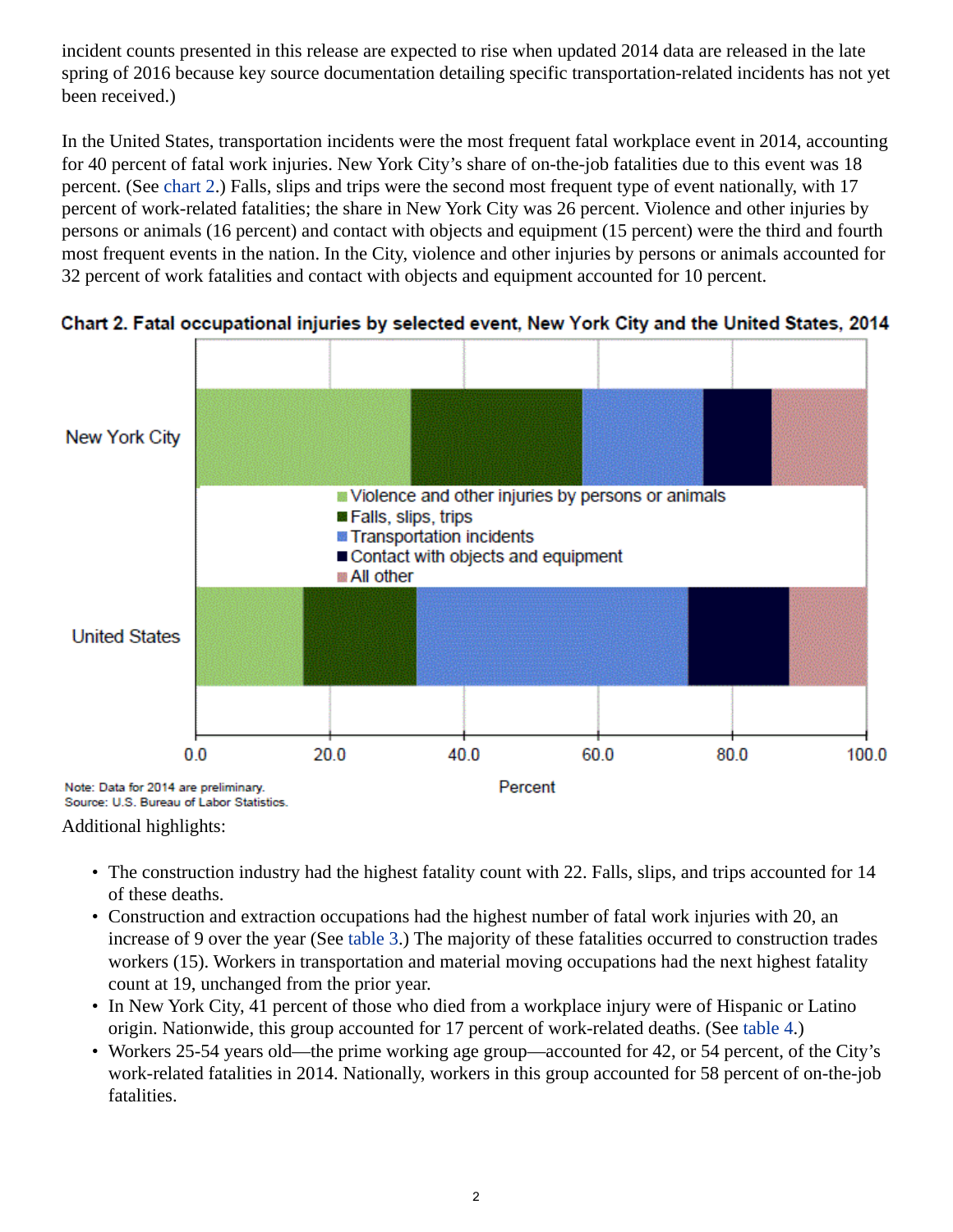## **Technical Note**

**Background of the program.** The Census of Fatal Occupational Injuries, part of the BLS occupational safety and health statistics program, compiles a count of all fatal work injuries occurring in the United States during the calendar year. The program uses diverse state, federal, and independent data sources to identify, verify, and describe fatal work injuries. This ensures counts are as complete and accurate as possible.

For technical information about the CFOI program, please go to the BLS Handbook of Methods on the BLS web site at [www.bls.gov/opub/hom/pdf/homch9.pdf](https://www.bls.gov/opub/hom/pdf/homch9.pdf).

**Federal/State agency coverage.** The Census of Fatal Occupational Injuries includes data for all fatal work injuries, whether the decedent was working in a job covered by the Occupational Safety and Health Administration (OSHA) or other federal or state agencies or was outside the scope of regulatory coverage. Thus, any comparison between the BLS fatality census counts and those released by other agencies should take into account the different coverage requirements and definitions being used by each agency.

**Acknowledgments.** The Bureau of Labor Statistics appreciates the efforts of all federal, state, local, and private sector entities that submitted source documents used to identify fatal work injuries, in particular the New York City government.

Information in this release will be made available to sensory impaired individuals upon request. Voice phone: (202) 691-5200; Federal Relay Service: (800) 877-8339.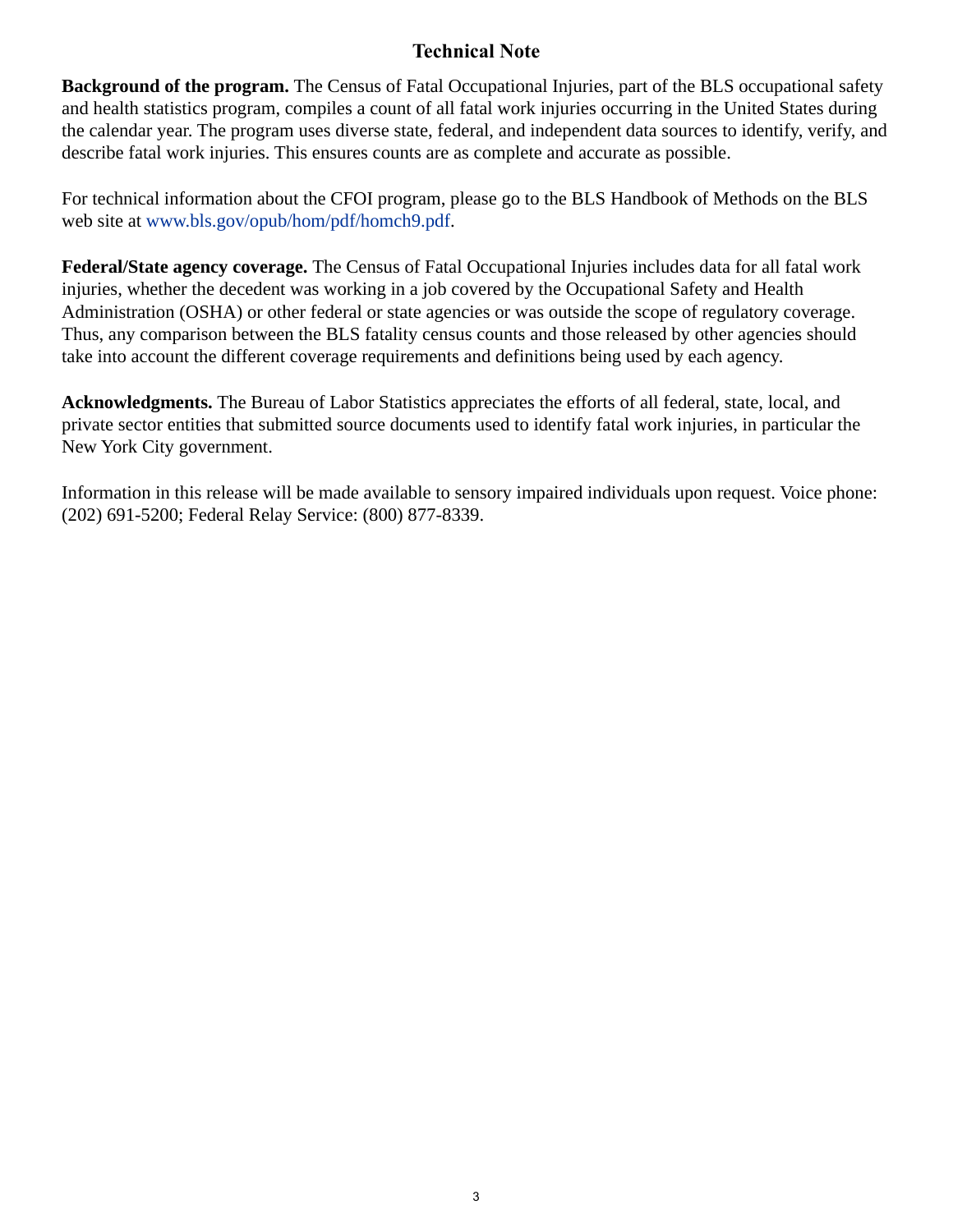#### **Table 1. Fatal occupational injuries by event or exposure, New York City, 2013–14**

| Event or exposure $(1)$ | 2013(2) | $2014^{(p)}$ |         |
|-------------------------|---------|--------------|---------|
|                         | Number  | Number       | Percent |
|                         | 56      | 78           | 100     |
|                         | 15      | 25           | 32      |
|                         | 14      | 23           | 29      |
|                         | 8       | 11           | 14      |
|                         |         | 7            | 9       |
|                         | 6       | 12           | 15      |
|                         |         | 3            |         |
|                         | 3       |              | 9       |
|                         | 11      | 14           | 18      |
|                         | 5       | 6            | я       |
|                         | 3       | 3            |         |
|                         | 5       | 6            |         |
|                         | 5       |              |         |
|                         |         |              |         |
|                         | 15      | 20           | 26      |
|                         | 13      | 19           | 24      |
|                         |         | 3            |         |
|                         |         | 3            |         |
|                         | 11      | 16           | 21      |
|                         |         | 5            | 6       |
|                         |         | 3            |         |
|                         |         | 4            |         |
|                         | 6       |              |         |
|                         |         | 7            |         |
|                         | 3       | 6            |         |
|                         |         | 8            | 10      |
|                         | 6       | 5            | 6       |
|                         | 3       | 3            |         |

Footnotes:

<span id="page-3-0"></span>(1) Based on the BLS Occupational Injury and Illness Classification System (OIICS) 2.01 implemented for 2011 data forward.

<span id="page-3-1"></span>(2) Totals for 2013 are revised and final.

<span id="page-3-2"></span>(p) Data for 2014 are preliminary. Revised and final 2014 data are scheduled to be released in spring 2016.

Note: Totals for major categories may include subcategories not shown separately. Percentages may not add to totals because of rounding. CFOI fatality counts exclude illness-related deaths unless precipitated by an injury event. Dashes indicate no data reported or data that do not meet publication guidelines.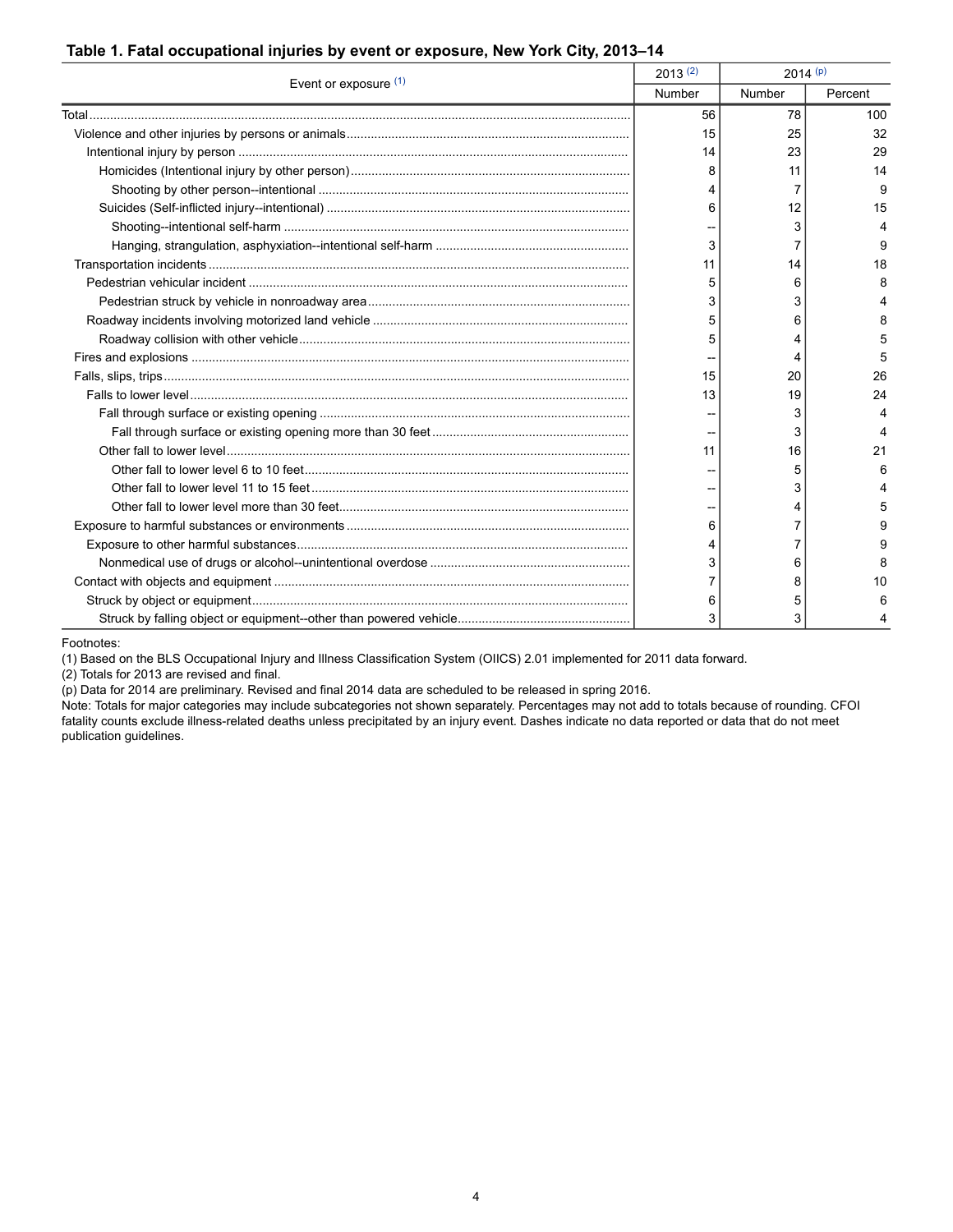| Industry $(1)$ | 2013(2) | $2014^{(p)}$ |        |         |
|----------------|---------|--------------|--------|---------|
|                |         | Number       | Number | Percent |
|                |         | 56           | 78     | 100     |
|                |         | 51           | 66     | 85      |
|                |         | 17           | 22     | 28      |
|                |         | 17           | 22     | 28      |
|                |         |              | 7      | 9       |
|                |         | 9            | 14     | 18      |
|                |         |              | 3      |         |
|                |         |              | 3      |         |
|                |         | 19           | 19     | 24      |
|                |         | 6            | 9      | 12      |
|                |         | 3            | 5      | ĥ       |
|                |         | 12           | 8      | 10      |
|                |         |              | 4      |         |
|                |         |              | 5      |         |
|                |         |              | 5      |         |
|                |         |              | 5      |         |
|                |         |              | 5      |         |
|                |         |              | 3      |         |
|                |         |              | 3      |         |
|                |         |              | 3      |         |
|                |         |              |        |         |
|                |         | 3            | 5      |         |
|                |         |              |        |         |
|                |         |              |        |         |
|                |         |              |        |         |
|                |         |              | 3      |         |
|                |         | 8            |        |         |
|                |         |              | 4      |         |
|                |         |              | 12     | 15      |
|                |         |              | 3      |         |
|                |         |              | 8      | 10      |

#### Table 2. Fatal occupational injuries by industry, New York City, 2013-14

Footnotes:

<span id="page-4-0"></span>(1) Industry data for 2013 are based on the North American Industry Classification System, 2007. Industry data for 2014 are based on the North American Industry Classification System, 2012.

<span id="page-4-1"></span>(2) Totals for 2013 are revised and final.

<span id="page-4-2"></span>(p) Data for 2014 are preliminary. Revised and final 2014 data are scheduled to be released in spring 2016.

<span id="page-4-3"></span>(3) Includes fatal injuries to workers employed by governmental organizations regardless of industry.

Note: Totals for major categories may include subcategories not shown separately. Percentages may not add to totals because of rounding. CFOI fatality counts exclude illness-related deaths unless precipitated by an injury event. Dashes indicate no data reported or data that do not meet publication criteria.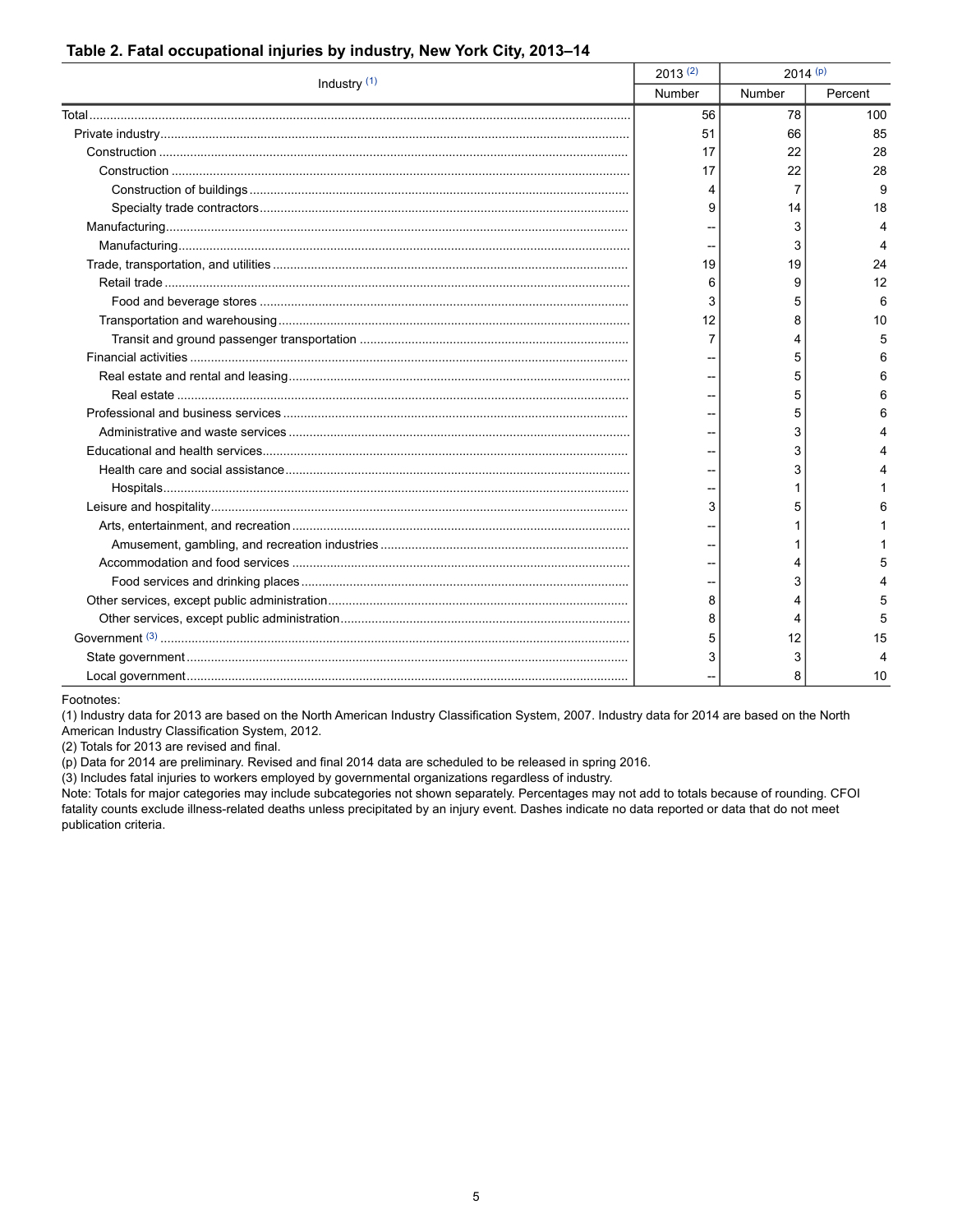#### **Table 3. Fatal occupational injuries by occupation, New York City, 2013–14**

|  | 2013(2)<br>Occupation (1)<br>Number | $2014^{(p)}$ |         |
|--|-------------------------------------|--------------|---------|
|  |                                     | Number       | Percent |
|  | 56                                  | 78           | 100     |
|  | 3                                   | 7            | 9       |
|  |                                     | 6            |         |
|  |                                     | 3            |         |
|  | 3                                   |              |         |
|  |                                     | 5            |         |
|  |                                     | 4            |         |
|  |                                     |              |         |
|  |                                     |              |         |
|  |                                     | 6            |         |
|  |                                     |              |         |
|  |                                     | 4            |         |
|  |                                     | 3            |         |
|  |                                     | 3            |         |
|  |                                     | 3            |         |
|  |                                     | 3            |         |
|  | 11                                  | 20           | 26      |
|  | 10                                  | 15           | 19      |
|  |                                     | 6            | 8       |
|  |                                     | 4            |         |
|  |                                     | 3            |         |
|  | 6                                   | 5            |         |
|  |                                     | 5            |         |
|  |                                     | 3            |         |
|  |                                     |              |         |
|  |                                     |              |         |
|  | 19                                  | 19           | 24      |
|  | 12                                  | 9            | 12      |
|  | 5                                   | 4            | 5       |
|  |                                     |              | 5       |
|  | 6                                   | 8            | 10      |
|  |                                     | 3            |         |
|  |                                     | 3            |         |

Footnotes:

<span id="page-5-0"></span>(1) Occupation data are based on the Standard Occupational Classification system, 2010.

<span id="page-5-1"></span>(2) Totals for 2013 are revised and final.

<span id="page-5-2"></span>(p) Data for 2014 are preliminary. Revised and final 2014 data are scheduled to be released in spring 2016.

Note: Totals for major categories may include subcategories not shown separately. Percentages may not add to totals because of rounding. CFOI fatality counts exclude illness-related deaths unless precipitated by an injury event. Dashes indicate no data reported or data that do not meet publication criteria.